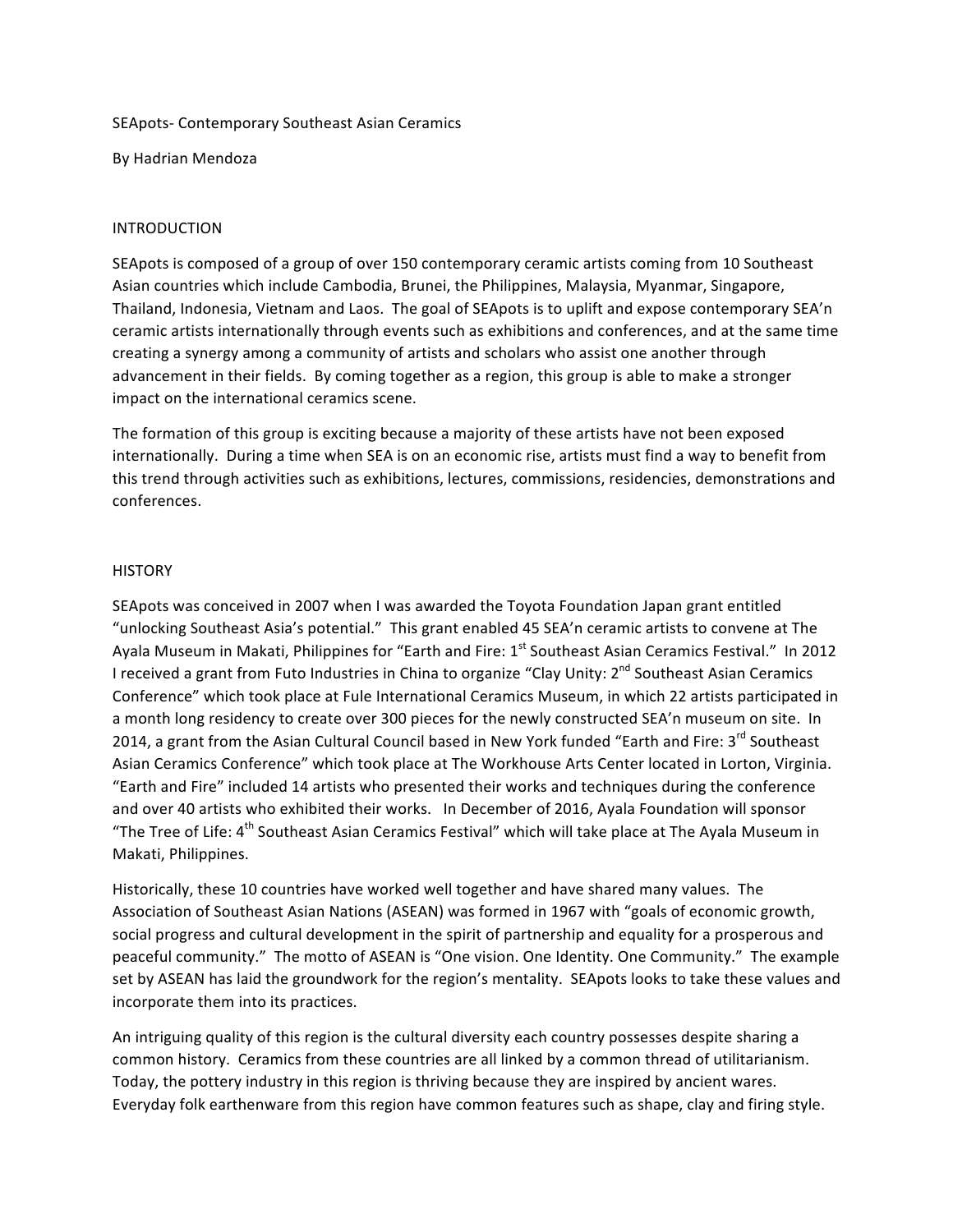But the contemporary studio potters/ceramic artists from each country has their own distinct style in shape, firing, surface treatment, glaze, texture and concept.

# WHY CERAMICS CONFERENCES ARE UNIQUE

Ceramics conferences are unique because they are in a class of their own when it comes to art. The separation has been evident since the beginning and there has always been a question whether ceramics is an art or a craft. The argument of "Art vs. craft" has been a question that has never been resolved. Why has ceramics always been considered a level below fine arts such as painting, drawing and sculpture? Perhaps it is because historically, ceramics has always been tied to utilitarian wares and are considered "common" and normal in everyday lives. Fine art has always been considered a luxury. As a result, the monetary value of fine arts has always been higher than that of ceramics, even though not all ceramic pieces are utilitarian. Ceramics conferences are unique in comparison to other art conferences. This division has translated into conferences where the art is presented as an everyday normal activity. They include demonstrations by artists which pull in the public and create a dialogue between both sides. The viewers are encouraged to join and to learn and follow the techniques of the artists, which creates a friendly atmosphere. Most of the conferences I have attended have a feel of "home," as opposed to having a "gallery" feel.

# TRANSNATIONALISM AND GLOBALISM

The internet has played an important role in helping this core group of artists grow and interact through the use of social media. Facebook has been an effective tool to communicate basic information to the group. I have started a group called "SEApots" which has over 400 members. It is used to announce events such as exhibitions, call for entries, exhibition reviews, workshops, lectures and apprenticeships. Some posts even ask if anyone will be at a particular conference and would like to meet up.

After basic information has been exchanged, then specific and official conversations/announcements/invitations are then communicated through private email messages.

This form of communication bridges the gap of our national boundary. By seeing photos and seeing real time messages, it feels as if we are all in the same country. In this system, we forget about our physical distance and in some cases people have made stronger bonds with individuals from other nations than that of their own countrymen/women.

# **GROWTH and SUSTAINABILITY**

Now that SEApots has a solid core of artists who support and collaborate with each other, the next step would be to open an NGO under the "SEApots" name. The NGO would have to be set up in Southeast Asia (ideally the Philippines) and include members from each SEA country. Having an NGO would give SEApots an official track record along with a platform to apply for substantial grants. Also, there is a greater chance in receiving a grant when the application comes from an NGO than from a private individual.